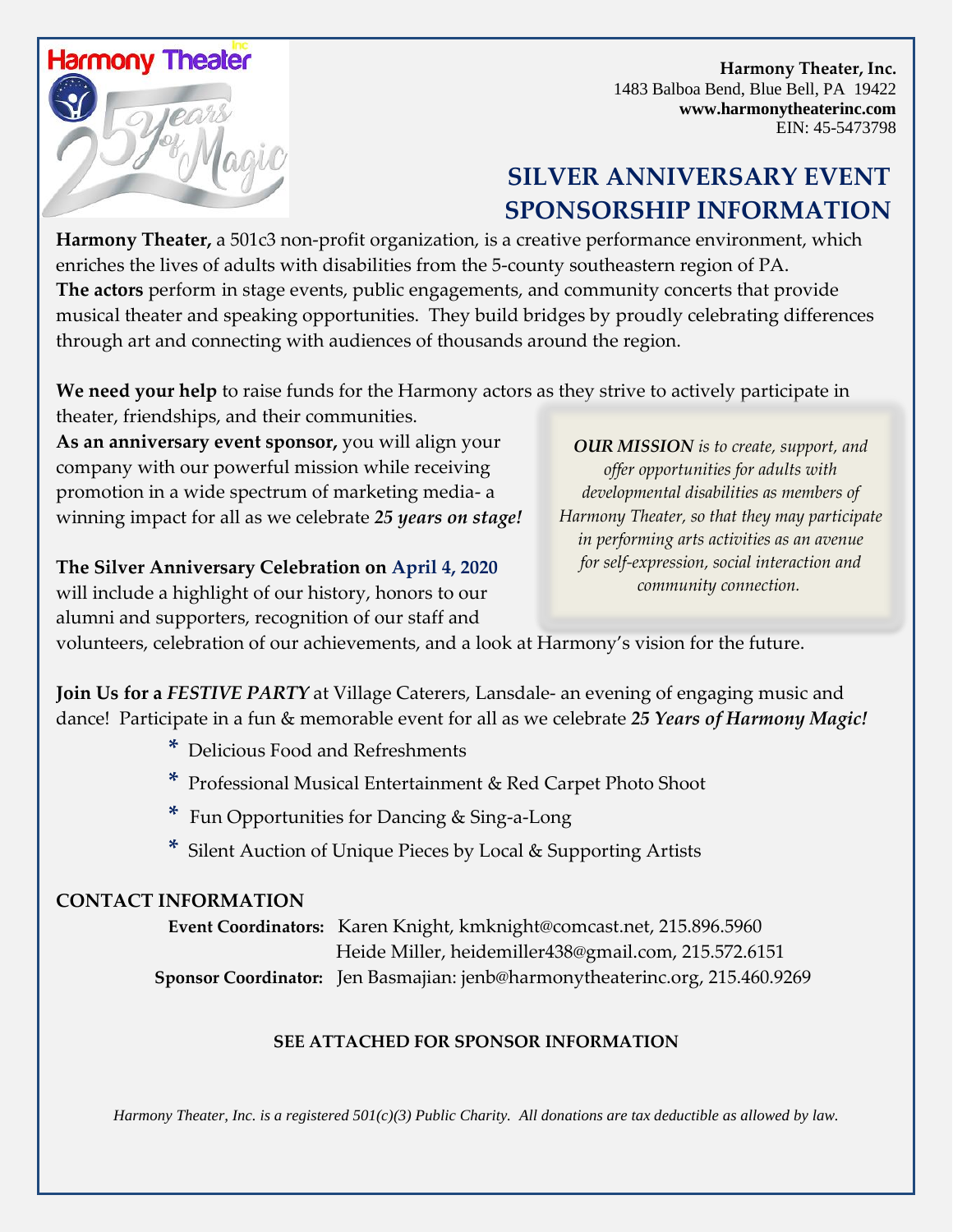# **HARMONY THEATER's SILVER ANNIVERSARY EVENT SPONSORSHIP OPPORTUNITIES**

**TO TAILOR YOUR SPONSORSHIP** of additional actors at your preferred giving level, or to customize promotional benefits at a higher level, please contact Harmony Theater's Sponsor Coordinator, Jen Basmajian, jenb@harmonytheaterinc.org.

**TO THANK YOU FOR YOUR DONATION** we provide benefits to you from online, print, and in-person promotions to event attendance.

### **SPONSOR LEVEL SPONSOR BENEFITS**

| <b>SILVER JUBILEE SPONSOR</b>                   | \$2,500.    | All benefits below, plus:                                |
|-------------------------------------------------|-------------|----------------------------------------------------------|
| Your illustrious giving sponsors the            |             | * Full page ad inside cover of event program-first come  |
| celebration event!                              |             | basis for inside front/back choice                       |
|                                                 |             | * Event tickets for four-amount over ticket price is tax |
|                                                 |             | deductible if attend event                               |
| <b>CURTAIN CALL SPONSOR</b>                     | \$1,000.    | All benefits below, plus:                                |
| Your sparkling donation sponsors                |             | * Ad in the event program                                |
| the event's entertainment                       |             | * Hyperlink on website & in our social media             |
|                                                 |             | * Event tickets for two- amount over ticket price is tax |
|                                                 |             | deductible if attend event                               |
| <b>SPOTLIGHT SPONSOR</b>                        | \$500.      | All benefits below, plus:                                |
| <b>Your bright gift sponsors the Red Carpet</b> |             | * Name & logo listed in social media                     |
| <b>Photo Shoot</b>                              |             |                                                          |
|                                                 |             |                                                          |
| <b>FOOTLIGHT SPONSOR</b>                        | \$250.      | All benefits below plus:                                 |
| Your shining donation covers event              |             | * Name & logo listed on website                          |
| attendance for five actors                      |             |                                                          |
|                                                 |             |                                                          |
| <b>BOX OFFICE SPONSOR</b>                       | \$100.      | All benefits below, plus:                                |
| Your grand gift sponsors two actors to          |             | * Logo listed in event program                           |
| attend the event                                |             |                                                          |
|                                                 |             |                                                          |
| <b>FRIEND SPONSOR</b>                           | \$50.       | Benefits below, plus:                                    |
| Your helping hand sponsors one actor to         |             | * Name listed on event visual display                    |
| attend event                                    |             |                                                          |
|                                                 |             |                                                          |
| <b>STAGE CONTRIBUTOR</b>                        | $$20.-$40.$ | * Name listed in event program                           |
| Your caring contribution will enhance           |             | * Donation is 100% tax deductible                        |
| the Actors' Attendance Fund                     |             |                                                          |
|                                                 |             |                                                          |

*Harmony Theater, Inc. is a registered 501(c)(3) Public Charity. All donations are tax deductible as allowed by law.*